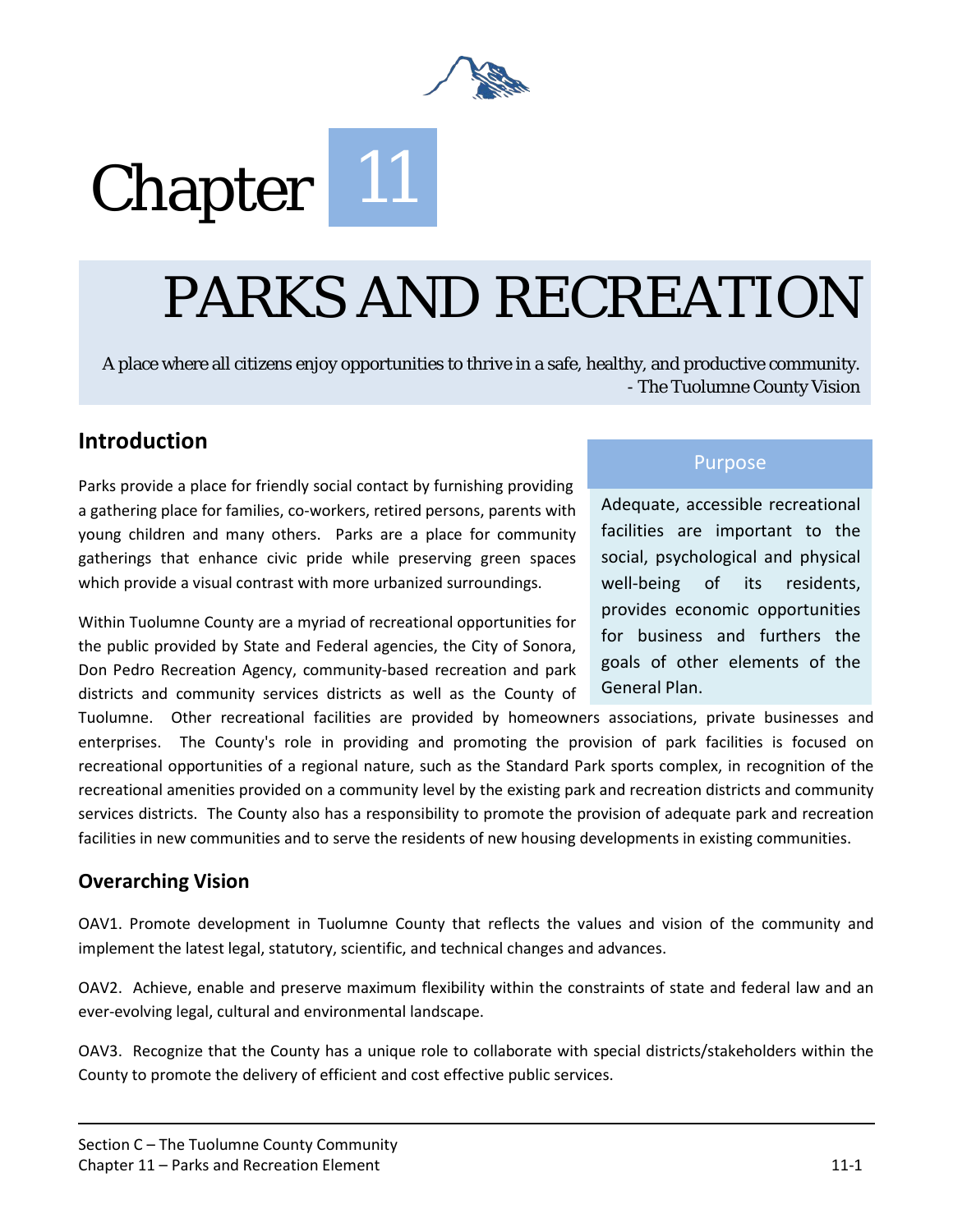

## **GOAL 11A:**

**Provide an adequate supply and equitable distribution of recreation facilities for residents based on existing and projected population and the results of community needs surveys.**

#### POLICIES & IMPLEMENTATION PROGRAMS

**Policy 11.A.1**: Acquire and develop recreation facilities to fulfill the County's projected unmet need based on a goal of 5 acres of recreational facilities per 1,000 residents.

#### **Implementation Programs**

**11.A.a** - Maintain and update the Recreation Master Plan which describes the general location for regional recreation facilities, provides conceptual designs for future parks and recreational facilities, identifies desired recreational trails, estimates costs of construction, identifies potential funding sources, identifies potential management agencies and provides the rationale establishing the need for recreational facilities in Tuolumne County.

**11.A.b** - Acquire land and construct new parks according to the priorities established, the needs identified and within the general locations shown in the Recreation Master Plan.

**11.A.c** - Update the database of existing recreational facilities on the County's Geographic Information System (GIS) whenever new facilities are constructed. The database shall include, at a minimum, the location, acreage, and description for all public and private recreational facilities.

**11.A.d** - Distribute a recreational needs assessment survey inviting comment on the adequacy and level of use of existing facilities and need for new facilities to the local, state and federal agencies, local media, and interested stakeholders on a periodic basis.

**11.A.e** - Maintain the amount of acreage devoted to the County of Tuolumne's regional recreational facilities by establishing a program for replacing any regional parkland that may be eliminated in the future. Such a program should establish guidelines for selecting sites for relocation of the facilities, setting time frames for replacement and identify possible funding mechanisms for such relocation and replacement.

**11.A.f -** Address recreational needs of new identified communities and community plans through a recreation plan to be approved in conjunction with approvals for new communities and community plans which includes the following:

- Recommendations for the amount of acreage needed to serve the population of the new community or within the community plan's boundaries using a minimum standard of 5 acres/1,000 population.
- Recommendations for the locations and alternative locations for park sites within the boundaries based on projected acreage needs.
- Appropriate zoning to facilitate future dedication/development of identified park sites.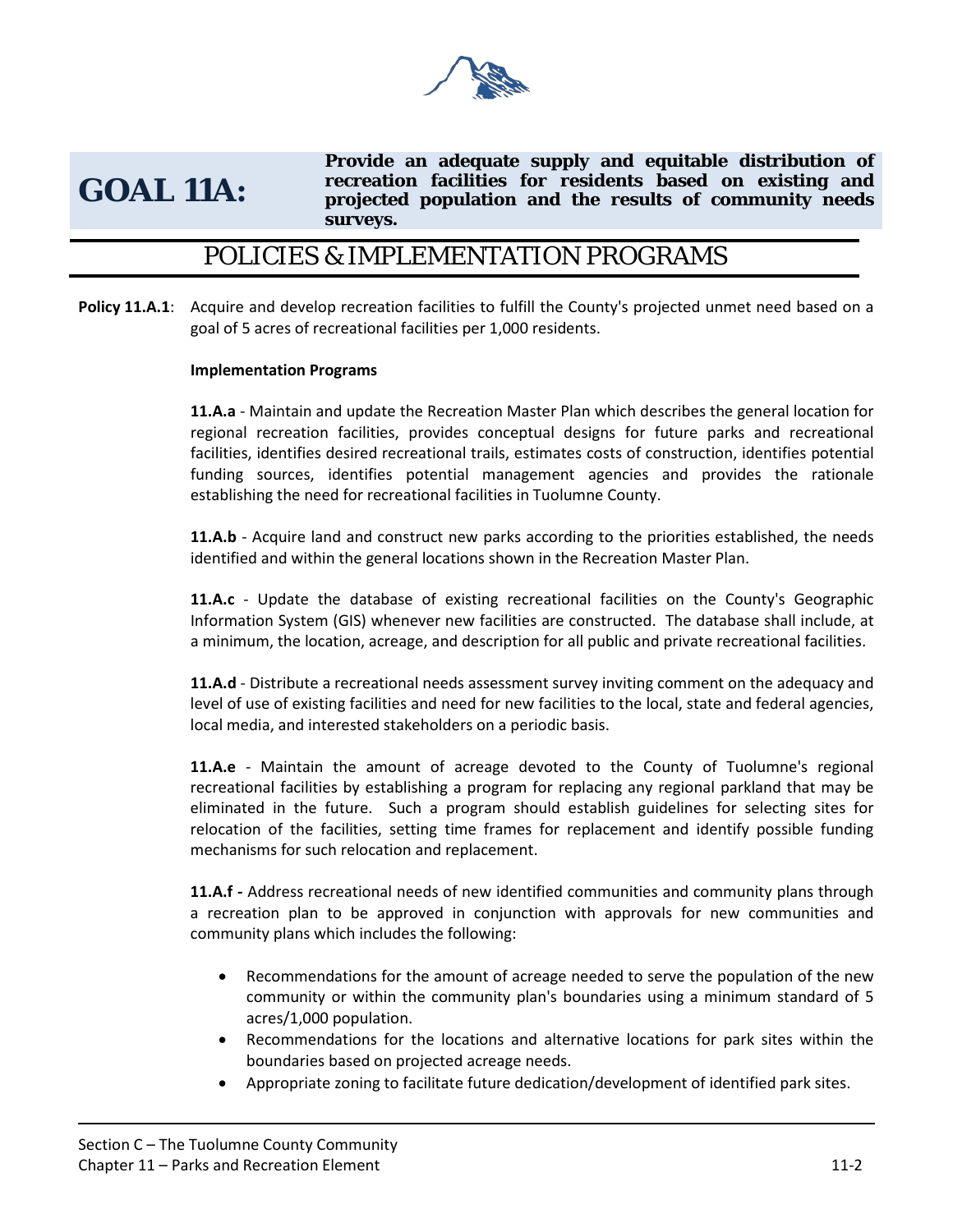

- Recommendations for maintaining proposed recreation facilities, including maintenance districts.
- Identification of potential routes for trails to link new towns or communities into the County-wide trail system.

## **GOAL 11B:**

**Acquire, develop and manage recreational lands according to principles which protect private property rights, maximize cost efficiency, promote accessibility by all residents, advocate safety, and encourage public participation.** 

#### POLICIES & IMPLEMENTATION PROGRAMS

**Policy 11.B.1:** Ensure professional design of new facilities, acquisition of adequate levels of insurance, and adoption of long-term maintenance plans for new facilities.

#### **Implementation Programs**

**11.B.a** - Avoid impinging on private property rights whenever possible by locating new recreational facilities on publicly-owned lands whenever feasible and encourage cooperation from private property owners by providing compensation to and indemnification from liability for willing sellers when the acquisition of private property is necessary.

**11.B.b** - Prepare a sample recreation easement detailing the rights and restrictions of the public to use trails over private property, detailing methods for screening private property from public trail use and addressing indemnification of private property owners.

**11.B.c** - Encourage the private development and maintenance of trails of all kinds, including equestrian facilities, within private subdivisions. Recognize that the provision of equestrian trails should be the choice of the developer of new residential subdivisions and that choice should include responsibility for maintenance of those trails by future property owners; as such, discontinue the County's acceptance of equestrian trail easements within private subdivisions and discontinue requiring such easements as a condition of project approval. The County will continue to consider accepting easements for future equestrian trails outside of new residential subdivisions to serve public needs.

**11.B.d** - Evaluate alternatives to maintaining liability coverage for public parks and indemnification of private property owners.

- **Policy 11.B.2:** Target lands for proposed facilities within the Recreation Master Plan that require minimal grading with topography consistent, where feasible, with the Americans with Disabilities Act (ADA). In addition, emphasize sites which feature mature vegetation and would require minimal additional landscaping. Proposed facility locations should be adjacent to existing or anticipated population centers for convenient access by residents of those areas and to provide for efficient use of existing infrastructure.
- **Policy 11.B.3:** Create convenient and safe opportunities for physical activity for residents of all ages and income levels.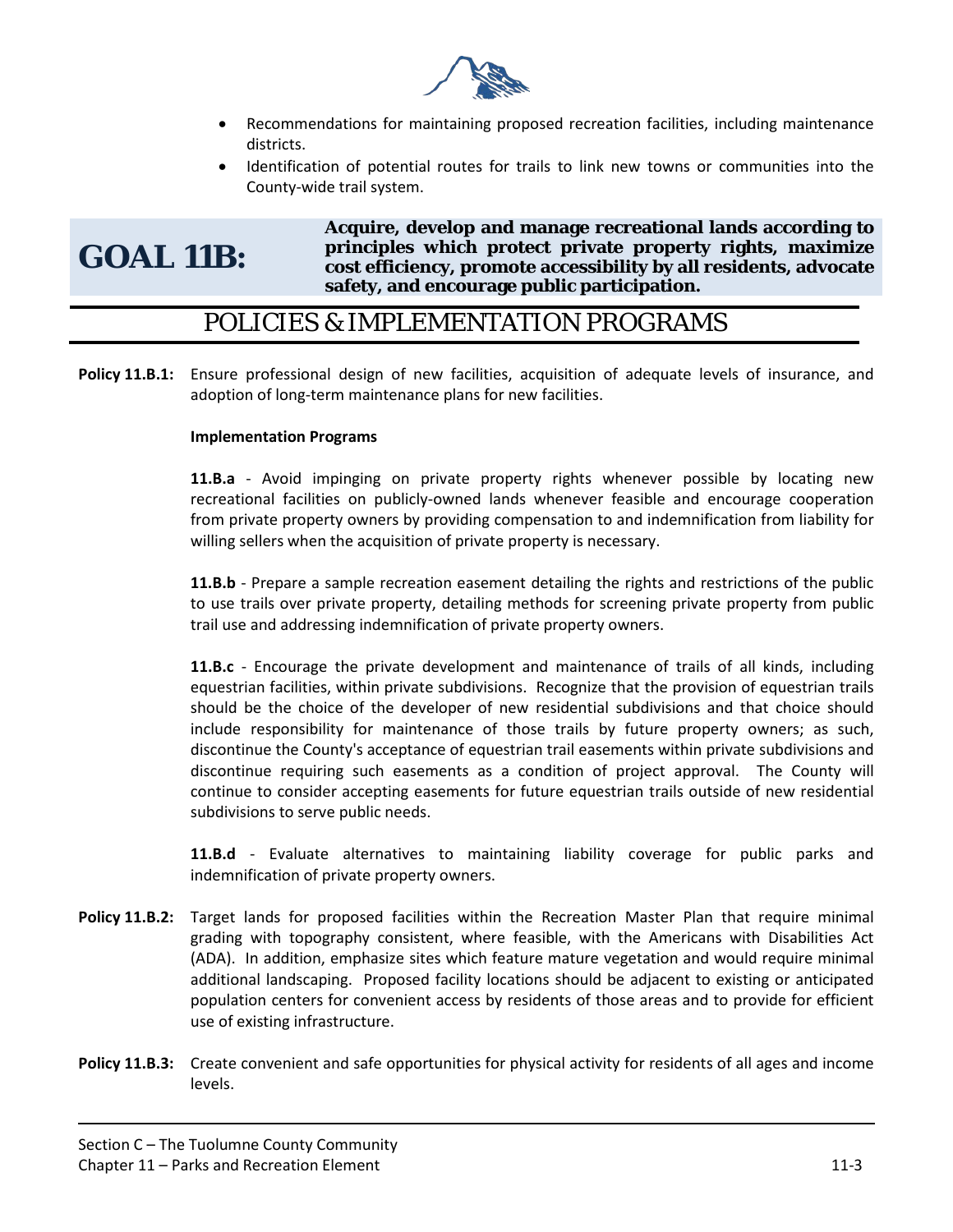

**Policy 11.B.4:** Give preference to locating new recreational facilities in areas where high levels of community support and interest are expressed.

#### **Implementation Program**

**11.B.e** - Solicit input from the people to be served by a new recreational facility to gauge interest prior to allocating funding to acquire and/or construct new facilities. Identify local organizations interested in adopting parks for maintenance and identify volunteers to assist permanent staff with construction and maintenance of facilities.

- **Policy 11.B.5:** Investigate the feasibility of forming a regional recreation district to organize and conduct recreation programs; establish systems of recreation and recreation centers; and to acquire, construct, maintain and operate recreation centers within the district. The intent of the formation of such a district would be to provide for public recreational facilities of a regional nature that are located outside of the identified communities. Any proposed regional recreation district would not include the areas lying within the jurisdictional boundaries of existing recreation and park districts or community services districts which provide public recreational facilities unless those districts choose to participate in the regional recreation district.
- **Policy 11.B.6**: Construct trails for bicycle, pedestrian and, where feasible, equestrian use linking the County's major population centers with other local, state and federal recreational facilities, significant open space areas, libraries, schools, neighborhoods, public facilities and other destination points. Acquisition and construction shall be in accordance with the priorities established, the needs identified and within the general locations shown in the Tuolumne County Recreation Master Plan in coordination with the Tuolumne County Regional Transportation Plan Non-motorized Element (RTP) and General Plan Transportation Element.

#### **Implementation Programs**

**11.B.f** - Promote the development of non-motorized trails along streams, rivers and ditches to encourage walking and bicycling.

**11.B.g** - Encourage the dedication and installation of multi-use non-motorized trails in new development proposals. Allow subdivisions to construct portion(s) of adopted bicycle/pedestrian routes to fulfill the recreation requirements. The construction of any such routes shall count toward the required on-site recreational facilities pursuant to Government Code Section 66477.

**Policy 11.B.7**: Permit recreational uses in flood zones if it can be demonstrated that the recreational use will not cause additional flooding, increase the potential for flood damage, or increase health and safety risks.

#### **Implementation Program**

**11.B.h** - To provide recreational use in water resource areas, continue to conditionally permit, in the O (Open Space) and O-1 (Open Space -1) zoning districts, recreational uses where such uses do not adversely impact water resources, such as beaches, picnic areas, non-motorized pedestrian and equestrian trails and other recreational uses.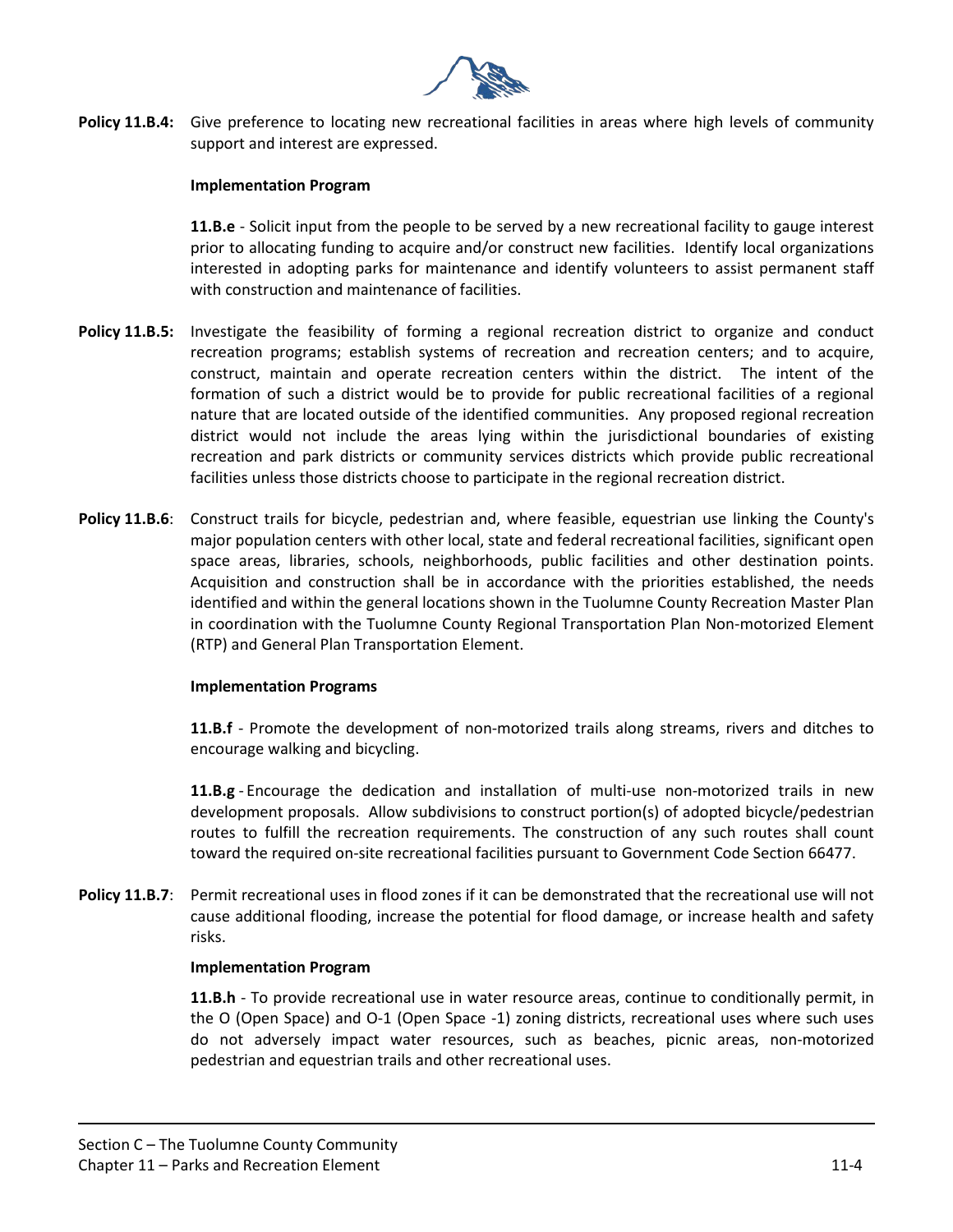

**Policy 11.B.8:** Provide reasonable public access to public waterways, lakes and reservoirs in compliance with State statutes while protecting private property rights and maintaining the biological, scenic and historical integrity of these features and lands adjacent to these features.

#### **Implementation Program**

**11.B.i** - Develop a program to identify public waterways, lakes and reservoirs that do not already provide reasonable public access, but which are required to provide such access pursuant to State statutes. The program should include provisions for identifying which bodies of water require public access, identification of reasonable access points to these water bodies and procedures for providing such access.

#### **GOAL 11C: Cooperate with other public agencies and private enterprise to provide park and recreation facilities. (formerly 8.B)**

#### POLICIES & IMPLEMENTATION PROGRAMS

**Policy 11.C.1:** Promote the sharing of recreational facilities between the County and the public schools by coordinating with the schools in master planning new recreational facilities and exploring opportunities to share the costs of acquisition, construction, maintenance and administration of such facilities. Where feasible, link the recreational facilities provided by schools to those offered by the County and other agencies providing public recreational facilities through a regional trail system.

#### **Implementation Programs**

**11.C.a** - Encourage joint-use agreements of school and park facilities, and access to trails and recreational opportunities, especially in communities that suffer from a disproportionate lack of recreational facilities.

**11.C.b** - Encourage the joint use of school and park facilities to provide more efficient educational and recreational services and minimize the duplication of such facilities and services.

**Policy 11.C.2:** Locate new park facilities and trail routes on or adjacent to publicly owned property, where feasible, to minimize the cost of acquiring and maintaining new facilities and to minimize potential conflicts associated with acquiring privately-owned property for public facilities.

#### **Implementation Program**

**11.C.c** - Target the acquisition of available public lands for the location of new parks and target public rights-of-way for locating new trails within the regional trail system using the Recreation Master Plan as a guide.

**Policy 11.C.3:** Encourage and support, in conjunction with local agencies, the development of facilities that are family oriented community centers designed to encourage family values and participation.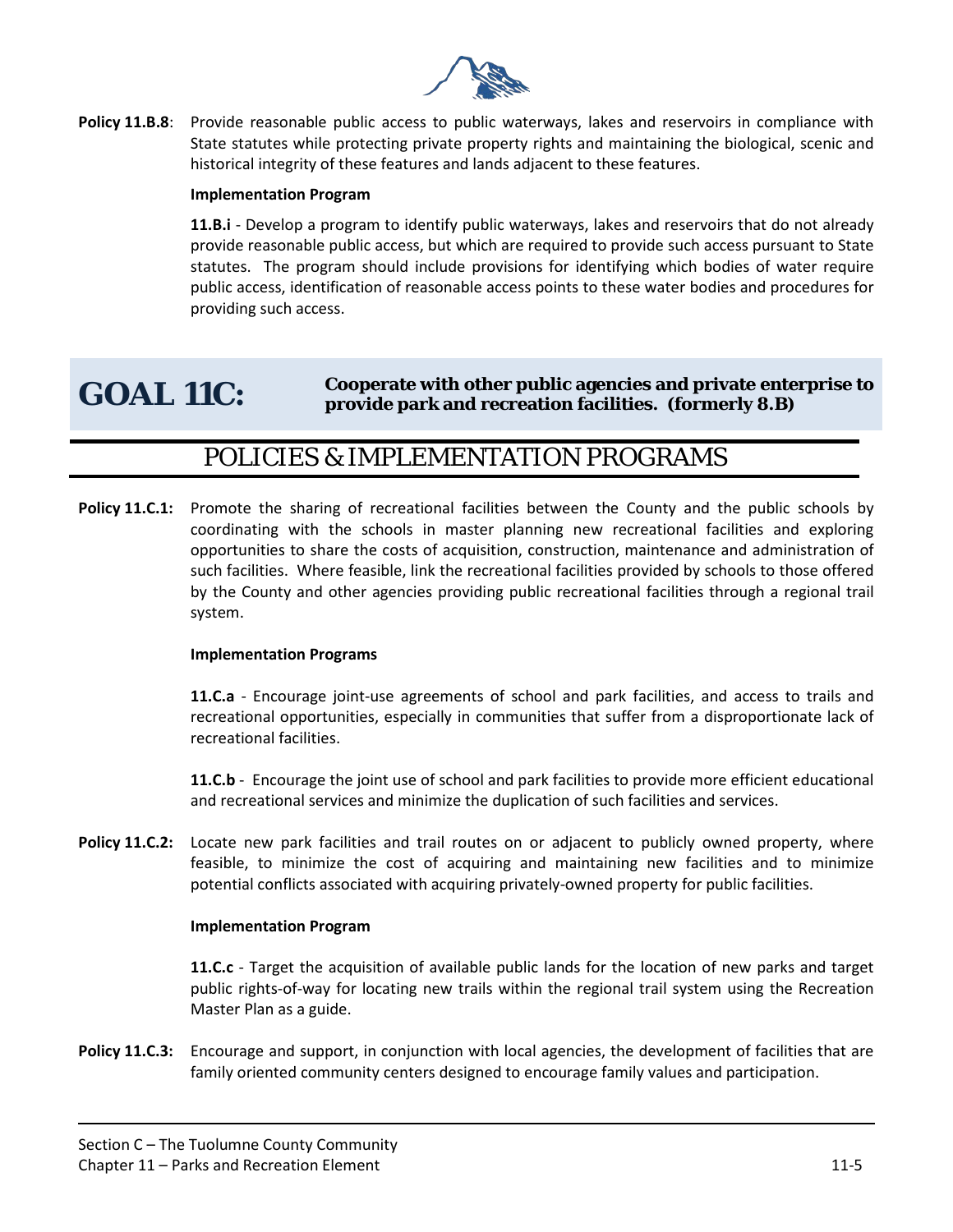

- **Policy 11.C.4:** Coordinate review of the Recreation Master Plan and Parks and Recreation Element of the General Plan and updates to those documents with the City of Sonora, public schools, park and recreation districts, community services districts and other providers of public recreation facilities to promote and facilitate coordination in the planning of new parks and recreational facilities within the County.
- **Policy 11.C.5:** Consider establishing a committee of private and public members appointed by the Board of Supervisors to review needs and proposals that may impact recreation in the County, to make recommendations to the Board and its Planning Commissions and committees.
- **Policy 11.C.6:** Coordinate with and provide incentives to private industry and commercial businesses to help attain maximum use and minimum duplication in the cost of park and recreation facilities.

#### **GOAL 11D: Further the goals of other General Plan elements in the acquisition and development of lands for recreational facilities and opportunities. (formerly 8.C)**

#### POLICIES & IMPLEMENTATION PROGRAMS

- **Policy 11.D.1:** Identify existing public parks and recreational facilities on the land use diagrams of the General Plan to facilitate planning compatible land uses near these facilities, planning trails to link such facilities and identifying locations for new parks and recreational facilities. This information will be utilized in updating the Recreation Master Plan for regional recreational facilities to meet the needs of the County's population as it continues to grow.
- **Policy 11.D.2:** Amend the Tuolumne County Zoning Ordinance to include bicycle rental facilities and other such facilities as permitted uses within Commercial and Recreational zoning districts to facilitate and encourage use of the County's regional trail system.
- **Policy 11.D.3:** Encourage parks and recreational opportunities in proximity to neighborhoods to promote physical activity and increase access to facilities.
- **Policy 11.D.4:** Develop plans for recreational trails which target routes that link the County's major population centers with other local, State and Federal recreational facilities, significant open areas, libraries, schools, neighborhoods, public facilities and other destination points for greatest consistency with trail routes identified in the Regional Transportation Plan (RTP), the Recreation Master Plan, and Transportation Element. Grant applications for facilities under the RTP should be coordinated with grant applications for recreational trails. Updates of both the RTP's non-motorized element and the Recreation Master Plan should be coordinated for consistency.

#### **Implementation Programs**

**11.D.a** -Design bicycle and pedestrian transportation routes that can be integrated into the recreational routes designated in the Tuolumne County Recreation Master Plan.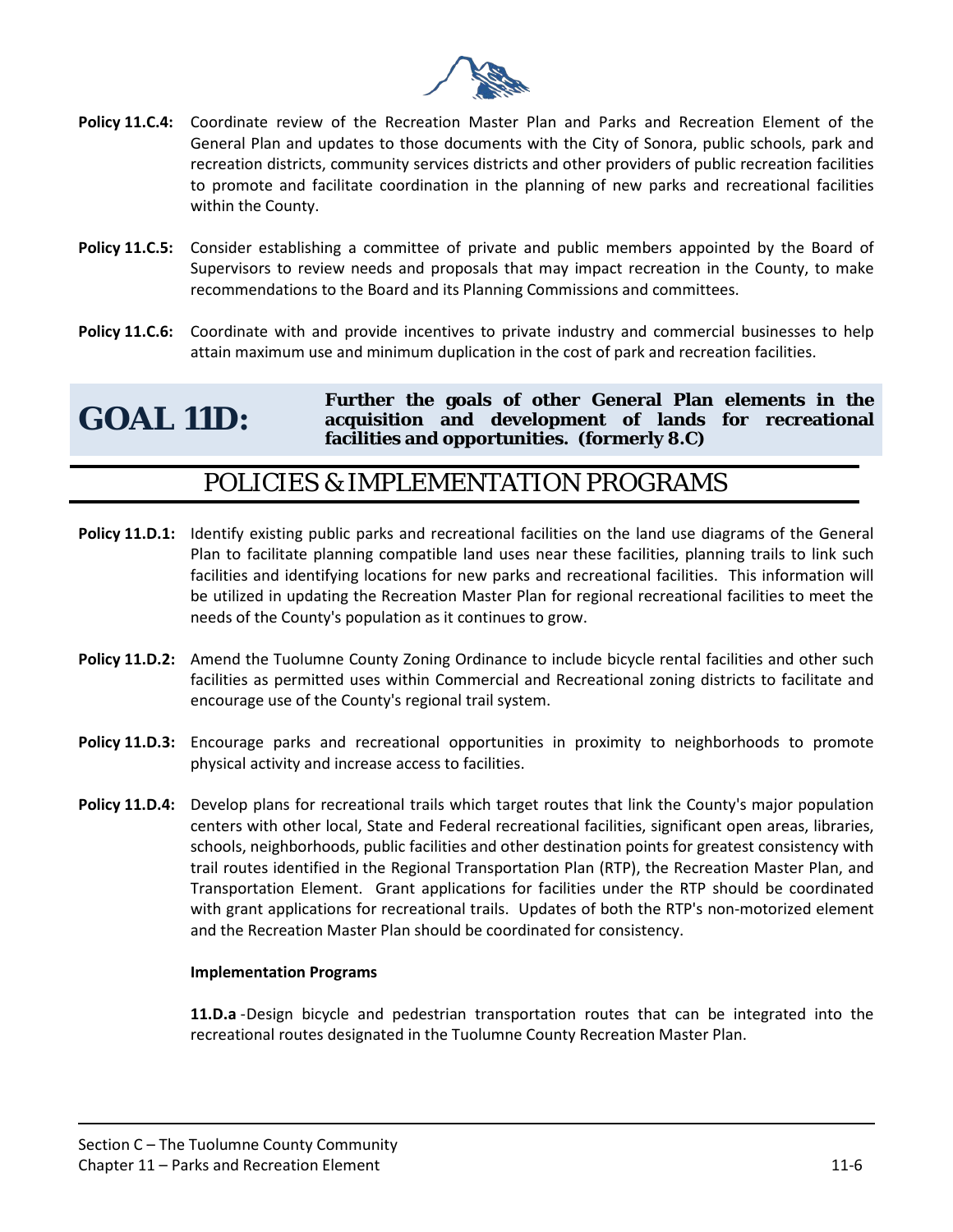

**11.D.b** - Encourage and support a multimodal use of the Sierra Railroad right-of-way between Standard and Oakdale for development of a pedestrian, equestrian and bicycle trail. Balance pedestrian, bicycle and road safety needs with railroad infrastructure.

**11.D.c** - Maintain, periodically update and implement the Tuolumne County Bikeways and Trails Plan, which addresses a complete bicycle and pedestrian network to serve the needs of the County. This active transportation network should include roadways parallel to regional facilities so that the regional roadway system can function effectively and efficiently. Seek funding for this network from a combination of sources, such as new development and Federal and State funding programs.

#### **GOAL 11E: Address the impacts of new development on the County's recreational facilities.**

#### POLICIES & IMPLEMENTATION PROGRAMS

**Policy 11.E.1:** Maintain and update, as necessary, the Tuolumne County Ordinance Code sections pertaining to land dedications and/or payment of in-lieu fees for new development's contribution to providing recreational facilities consistent with Government Code Section 66477.

#### **Implementation Programs**

**11.E.a** - Establish standards in the Tuolumne County Ordinance Code for the provision of open areas and recreational facilities for new residential development consisting of five or more dwelling units. Review and update, as needed, existing requirements for open areas and recreation facilities for multi-family housing development in the County Ordinance Code.

**11.E.b** - Require new residential development of five or more units to participate in the provision of recreational facilities for their residents as follows:

- a. For multi-family housing developments, such as apartments, or mobile home parks, recreational facilities shall be provided on site.
- b. For residential subdivisions, the subdivider shall have the option to provide recreational facilities on site, pay an in-lieu recreation fee or dedicate land for public recreational facilities in accordance with Government Code 66477. Any such fees collected may be used for the acquisition, construction and maintenance of recreational facilities.

## **GOAL 11F:**

**Develop a broad-based financing program with a wide variety of revenue sources which equitably distributes and/or reduces the cost of providing new recreation facilities.**

#### POLICIES & IMPLEMENTATION PROGRAMS

**Policy 11.F.1:** Distribute the cost of providing and maintaining new recreational facilities to visitors and County residents.